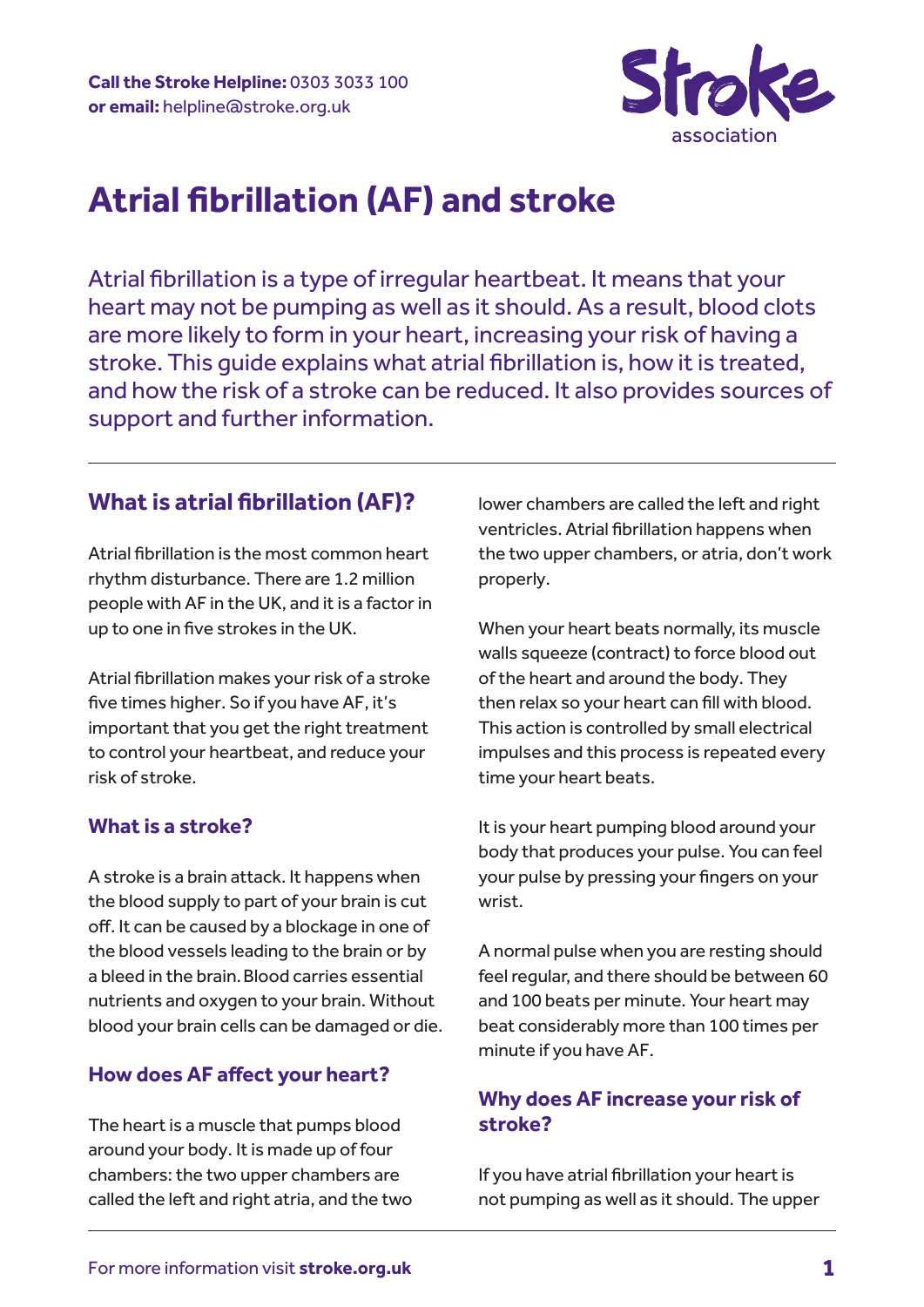chambers of your heart contract and relax in an uncoordinated and irregular way due to abnormal electrical activity.

If your heartbeat is irregular and fast, your heart may not have a chance to empty properly before filling up with blood again. Blood can collect inside the upper chamber of the left side of the heart, and this increases the risk of blood clots forming.

If blood clots form in your heart, there is a risk they can travel in your bloodstream towards your brain. If a clot blocks one of the arteries leading to your brain, it could cause a stroke or TIA.

# **What causes AF?**

Atrial fibrillation can happen to anyone, but some things increase your chances of developing it. These include heart disease and high blood pressure. It can also be caused by other conditions including an overactive thyroid gland, lung infections, or a blood clot in the lung (pulmonary embolism). AF is more common in older people.

Drinking too much alcohol, taking illegal drugs, such as cocaine or amphetamines, or smoking can trigger an episode of AF.

# **What are the symptoms?**

Palpitations (being aware of your heart beating fast), breathlessness, chest pain or fatigue are common symptoms of AF. However, some people do not have any symptoms at all, and AF is often only diagnosed during a medical check-up or after a stroke.

# **AF is usually described by how long it has lasted:**

- **• Paroxysmal AF** comes and goes it's not there all the time. Your heart goes back to its normal rhythm without any treatment, usually within 48 hours.
- **• Persistent AF** is where you have AF episodes that last more than seven days and it is unlikely that they will stop on their own. You may need treatment to restore your normal heart rhythm.
- **• Long-standing persistent AF** means you have had continuous atrial fibrillation for a year or longer.
- **• Permanent AF** is there all the time. You might be diagnosed with permanent AF if you've had it for more than one year and treatment with cardioversion hasn't helped.

You might also hear your condition described as "lone" AF. This is when doctors cannot find what is causing your AF, or you don't have any risk factors for it.

#### **Atrial flutter**

Atrial flutter is a similar condition to AF, and you can have both at the same time. With atrial flutter, your upper heart chambers (atria) beat very fast, but regularly. Your heart may beat up to 150 times a minute and this can cause similar symptoms to AF, such as shortness of breath and fatigue.

Atrial flutter can be caused by the same conditions that can cause AF. Similar tests and treatments for AF are also used for atrial flutter. Like AF, atrial flutter increases your risk of stroke.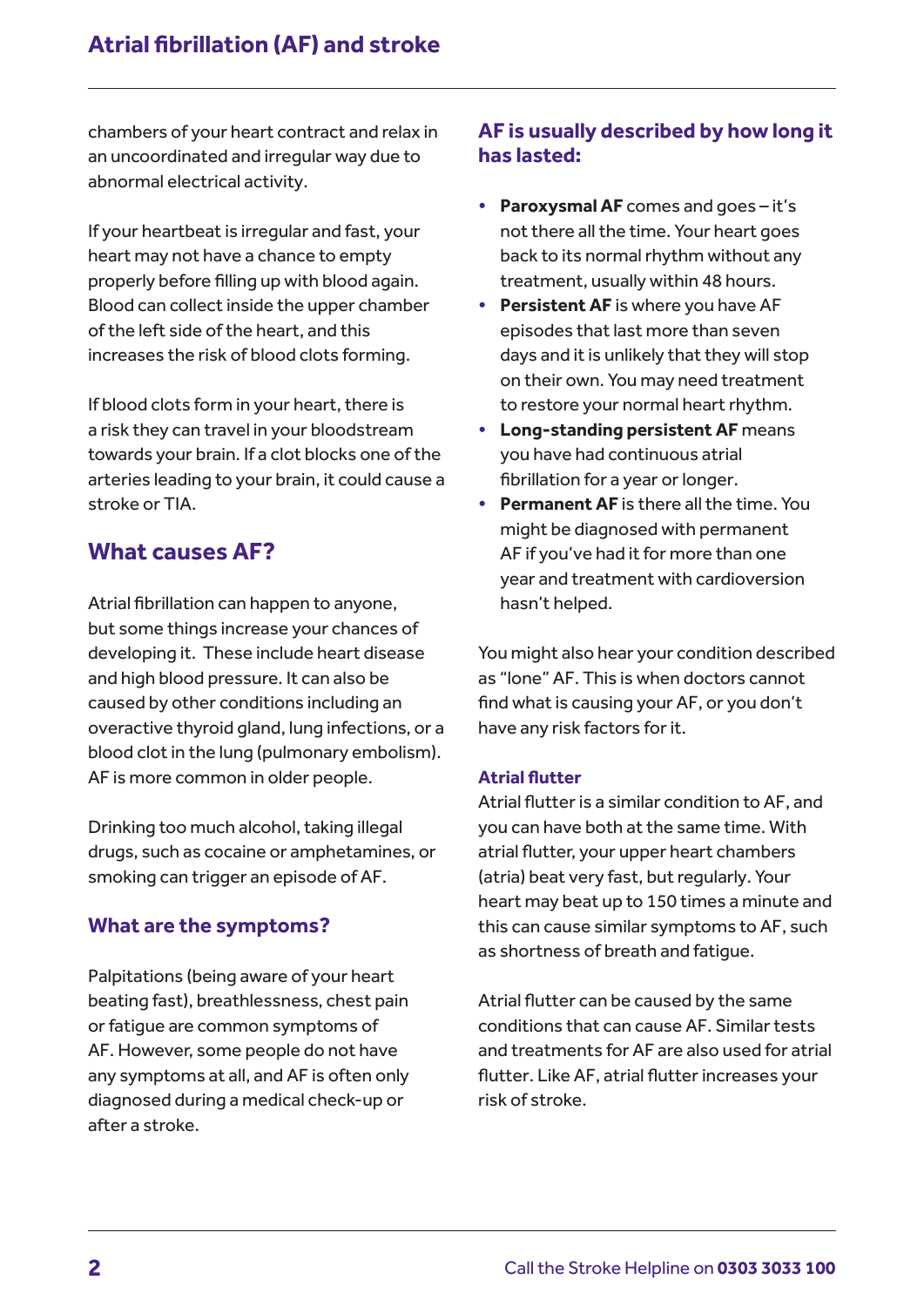# **How is AF diagnosed?**

AF can sometimes be detected by a healthcare professional checking your pulse. If your pulse feels very fast and/or irregular, they may refer you for further tests to confirm whether you have AF, and if so, what type you have. These tests may include the following:

- **•** An electrocardiogram (ECG) tests the electrical activity of your heart. It's painless and usually takes less than 10 minutes. It may be done by your GP or in hospital.
- **•** An echocardiogram uses sound waves to check your heart's structure and how it's working.
- **•** Blood tests check for conditions that can cause AF like an overactive thyroid gland, anaemia, or any problems with your kidney function.
- **•** A chest X-ray will check whether a lung problem could have caused your AF.

AF that comes and goes can be hard to detect. To help diagnose it, you may be asked to wear a portable ECG monitor for 24 hours or more to check how your heart works over a longer period of time.

# **How is AF treated?**

If you have AF, you should consider with your doctor whether you need treatment to reduce your risk of stroke. You may also require treatment to help your heart beat more effectively. This often means medication to regulate your heart rate, or treatments to change your heart rhythm back to normal.

#### **Regulating your heart rate**

AF may make your heart beat too quickly. If this is the case, you will usually be offered medication to control your heart rate. This means your heart beats at a normal speed, although it may still to beat irregularly.

The aim of this type of treatment is to help your heart to work more effectively. Most medication used to regulate your heart rate will not change the rhythm back to normal. However, some types of medication used to control your heart rate are the same as those used to control your heart rhythm, including some types of beta blocker.

You may need to try several types of medication before you find the right one for you. Speak to your doctor if you have any side effects. You should also have regular check-ups to check your blood pressure and your heart rate.

# **Regulating your heart rhythm**

To get your heart beating with a normal rhythm you may be prescribed antiarrhythmic drugs. There are different types and they work in different ways. Betablockers are one example. Your doctor will talk to you about which treatment will be best for you.

Cardioversion is a treatment that uses medication or a brief electrical shock (sometimes both), to help your heart return to its normal rhythm. It is more likely to work if you have not had AF for very long, and there is a risk that your AF will return.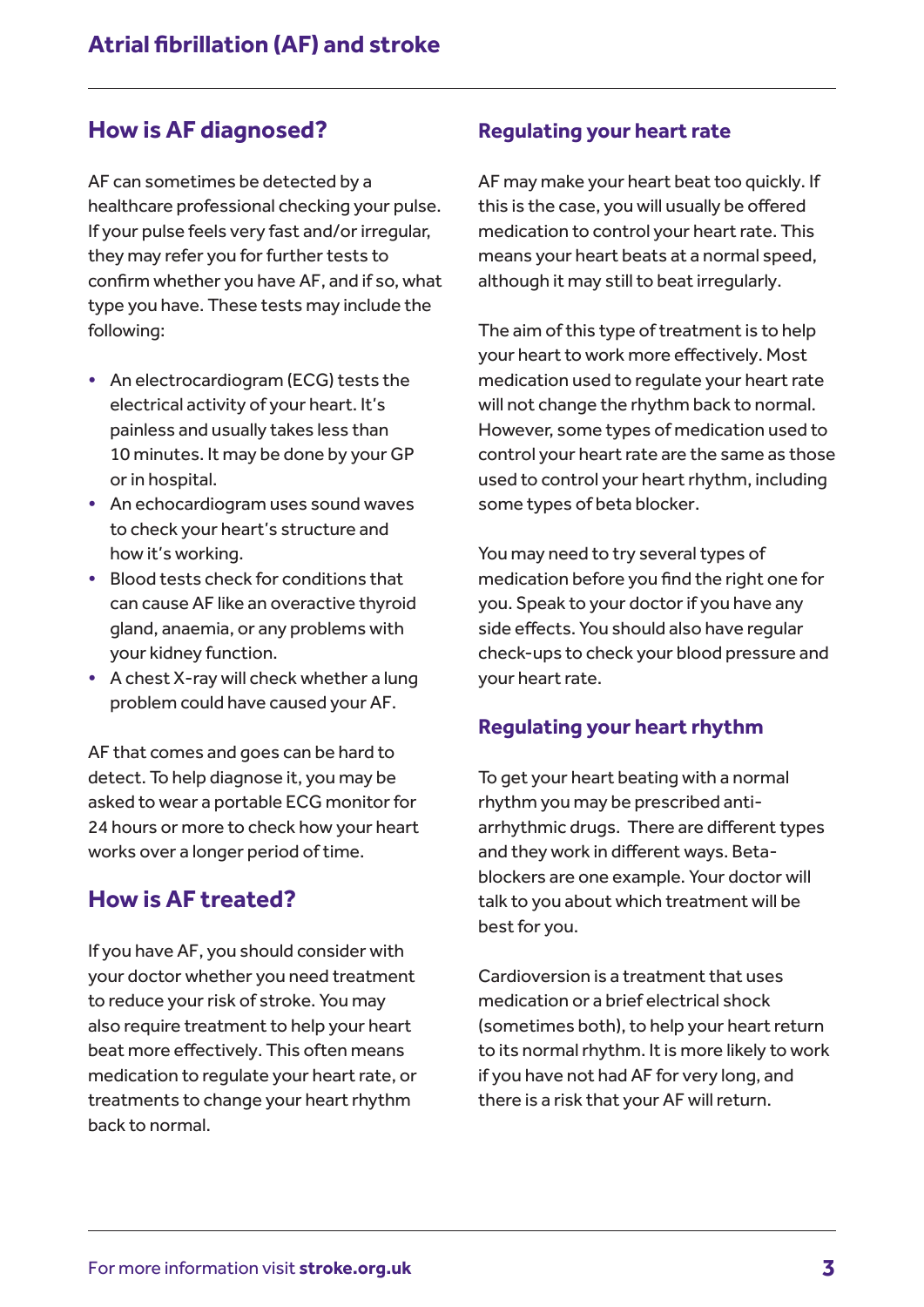#### **Other treatments**

There are other treatments for AF, including surgical procedures such as catheter ablation where radio frequency energy is used to remove the area of the heart causing the abnormal rhythm. For more information about these other treatments, contact the Atrial Fibrillation Association. See 'Other sources of help and information' for details.

# **Treatments to reduce your risk of stroke**

As well as treatment for your AF, you may also need treatment to reduce your risk of stroke. Doctors assess your stroke risk using a scoring system called CHA2DS2-VASc. Using this scale (below), you are given points depending on whether or not you have each of the different factors. This can help you and your doctor to decide on your treatment together.

# **The CHA2DS2-VASc scale**

| <b>Factor</b>                   | <b>Score</b> |
|---------------------------------|--------------|
| <b>Congestive heart failure</b> | 1            |
| <b>High blood pressure</b>      | 1            |
| Age $-$ if you are over 75      | 2            |
| if you are 65-74                |              |
| <b>Diabetes</b>                 | 1            |
| Previous Stroke or TIA          | 2            |
| <b>Vascular disease</b>         | 1            |
| If you are female               |              |

If you have a score of two or more, your doctor will usually discuss the use of a blood-thinning (anticoagulant) medication to reduce your risk of stroke. If you are male and your score is one, your doctor may still wish to discuss the use of a blood-thinning medication. If you have a low risk then you will probably not need any blood-thinning treatment, as the risk of treatment will outweigh the benefits.

However, your risk of stroke changes with age and other medical problems and should be regularly reassessed to see if you need treatment to reduce your risk of stroke. And if you do start to take anticoagulants you should continue to be assessed at least once a year to make sure that your treatment is still suitable.

#### **Are you taking aspirin?**

Aspirin used to be prescribed to people with AF, but this is no longer recommended. However, aspirin is still prescribed for other conditions. If you have AF and take aspirin, you should discuss with your doctor whether it is the best treatment for you. Some people will need to switch to an anticoagulant, but do not stop taking any treatments without speaking to your doctor.

# **Anticoagulants**

This guide can only give general information. You should always get individual advice about your own health and any treatment you may need from a medical professional such as a GP or pharmacist.

The main type of drug used to reduce the risk of stroke in AF is anticoagulant medication. They reduce your risk of stroke by slowing down the clotting process and making a clot less likely to form.

There are risks to taking anticoagulants. Because they make your blood less likely to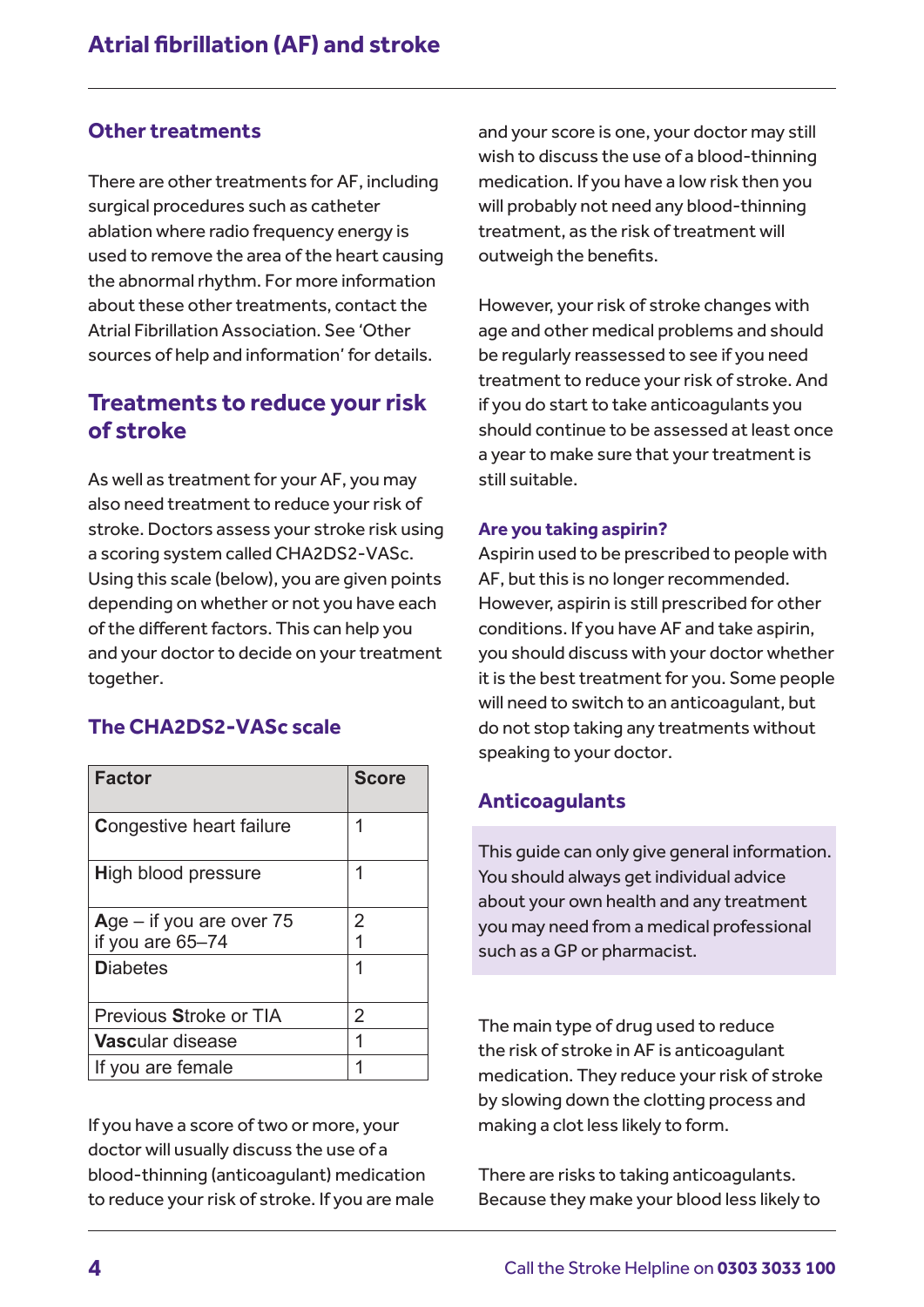clot, you can be at risk of excessive bleeding, particularly if you fall or hurt yourself. It can be very serious if there is bleeding in the brain, but this is very rare. In most people the benefits of taking anticoagulants outweigh the risks. Your doctor will assess your risk of bleeding before recommending you take anticoagulants and should talk through all the benefits and risks of the medication with you before you start to take it.

Warfarin is a common type of anticoagulant medication used to reduce your risk of stroke if you have AF. Other anticoagulants are increasingly being used that work differently to warfarin. These include dabigatran etexilate, rivaroxaban, apixaban and edoxaban. All these drugs are administered orally.

#### **Apixaban (Eliquis)**

Apixaban makes the blood less likely to clot by blocking a protein (Factor Xa) in the blood. This protein plays a key role in the blood clotting process. Like the other alternatives to warfarin, you will not need to have regular blood tests.

Apixaban can be taken with or without food. If you have kidney problems, you will usually be given a reduced dose.

Apixaban is not usually recommended if you are pregnant or breastfeeding. If you are taking any other prescribed medicines, or herbal remedies, please check with your doctor whether it is safe to continue doing so.

The main side effects of apixaban are bleeding and anaemia. Seek urgent medical attention if you experience any unusual bleeding.

#### **Dabigatran etexilate (Pradaxa)**

Dabigatran etexilate attaches itself to a protein (called thrombin) in your blood, making your blood less likely to form a clot. You should take dabigatran etexilate exactly as your doctor prescribes.

If you take dabigatran etexilate, you do not need to have regular blood tests, as it works in a different way to warfarin. However, you may need to have occasional blood tests. Your doctor will tell you when these tests should take place. Dabigatran etexilate is not usually prescribed if you are pregnant or breastfeeding.

Some types of medication can interact with dabigatran etexilate. Check with your doctor whether it is safe to take any other prescribed or herbal remedies, such as antiinflammatory medication or St John's Wort. Aspirin and ibuprofen should not be taken with dabigatran etexilate.

Side effects of dabigatran etexilate include bleeding, diarrhoea, indigestion, nausea and stomach pain. You should seek urgent medical attention if you experience any unusual bleeding.

If you are having an operation or dental treatment, ensure the medical professionals are aware that you are taking dabigatran etexilate.

#### **Edoxaban (Lixiana)**

Edoxaban makes the blood less likely to clot by blocking a blood protein called factor Xa. This protein is a key part in the blood clotting process. Like the other alternatives to warfarin, if you are taking edoxaban you will not need to have regular blood tests. Edoxaban is taken once a day, either with or without food. The drug is not used if you are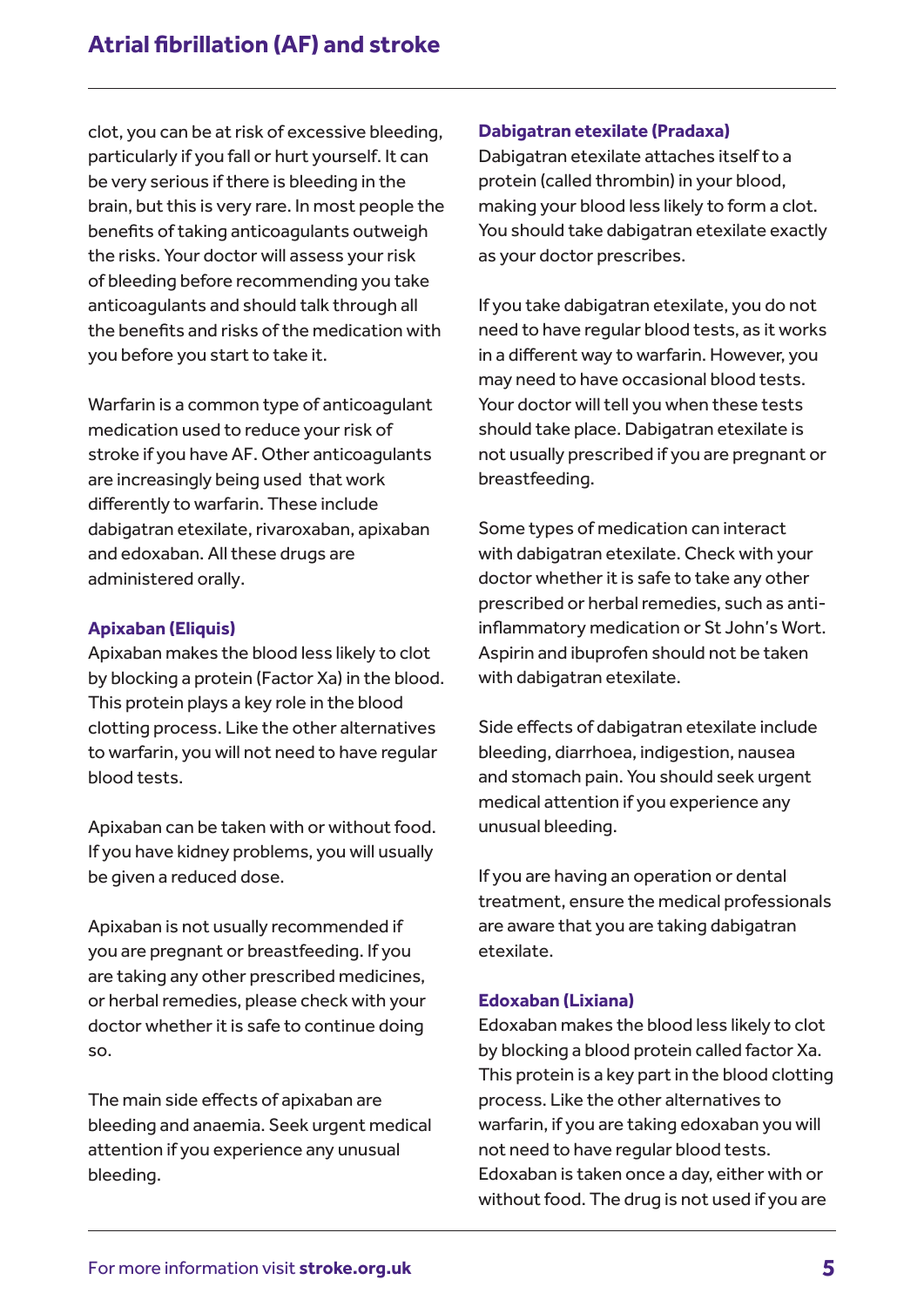pregnant or breastfeeding. It can interact with other medicines, although always check with your doctor whether it is safe to continue taking other prescribed medicines or herbal remedies.

The main side effect of edoxaban is bleeding, but patients may also experience nausea, or itchiness. Seek urgent medical attention if you experience any unusual bleeding.

#### **Rivaroxaban (Xarelto)**

Rivaroxaban makes the blood less likely to clot by blocking a protein (Factor Xa) in the blood. This protein plays a key role in the blood clotting process. Like with dabigatran etexilate, it works in a different way to warfarin so you will not have to have regular blood tests. Rivaroxaban should be taken exactly as prescribed by your doctor. If you have kidney problems, you will usually be given a reduced dose.

Rivaroxaban is not usually recommended to be used if you are pregnant or breastfeeding. Ask your doctor whether it is safe to take Rivaroxaban with any other prescribed medicines or herbal remedies you may be taking.

Side effects of rivaroxaban include bleeding, constipation, diarrhoea, dizziness and fainting. You should seek urgent medical attention if you experience any unusual bleeding, high temperature or rash.

#### **Warfarin**

Vitamin K plays an important role in the blood clotting process. It helps to produce a protein (called prothrombin), which helps your blood to clot.

Warfarin slows down the way vitamin K is made. This, in turn, slows down the making of the protein (prothrombin). This means

it will take longer for blood clots to form. Warfarin is given in tablet form and the dose needs to be tailored to you individually. This is because people respond to warfarin differently and it is not easy to predict.

You need to have regular blood tests if you take warfarin.. The tests check to make sure your blood is not becoming too thin, which would increase the risk of excessive bleeding. The test checks how quickly your blood clots at a particular stage in the process and compares it to a normal sample. The result is called the international normalised ratio (INR).

INR is expressed as a value. A normal INR value for blood (when you are not taking anticoagulants) is around one. If you have AF and are on warfarin your blood should be two to three times thinner than normal, so an INR value of two to three is recommended. The lower your INR level, the more quickly your blood clots. The higher your INR, the longer it takes your blood to clot or the thinner your blood is.

You will need to attend an anticoagulation clinic weekly when you first start taking warfarin, as the dose will need to be adjusted to suit you. When it is stable, you will probably need to attend a clinic every six to eight weeks for blood tests.

When you are first prescribed warfarin you may receive a pack from your GP or hospital which contains a credit card-sized alert card, a yellow booklet to record your INR results. You should carry your alert card at all times in case of a medical emergency.

Your dentist will need to see a recent INR result before carrying out any treatment. If you are travelling, make sure you have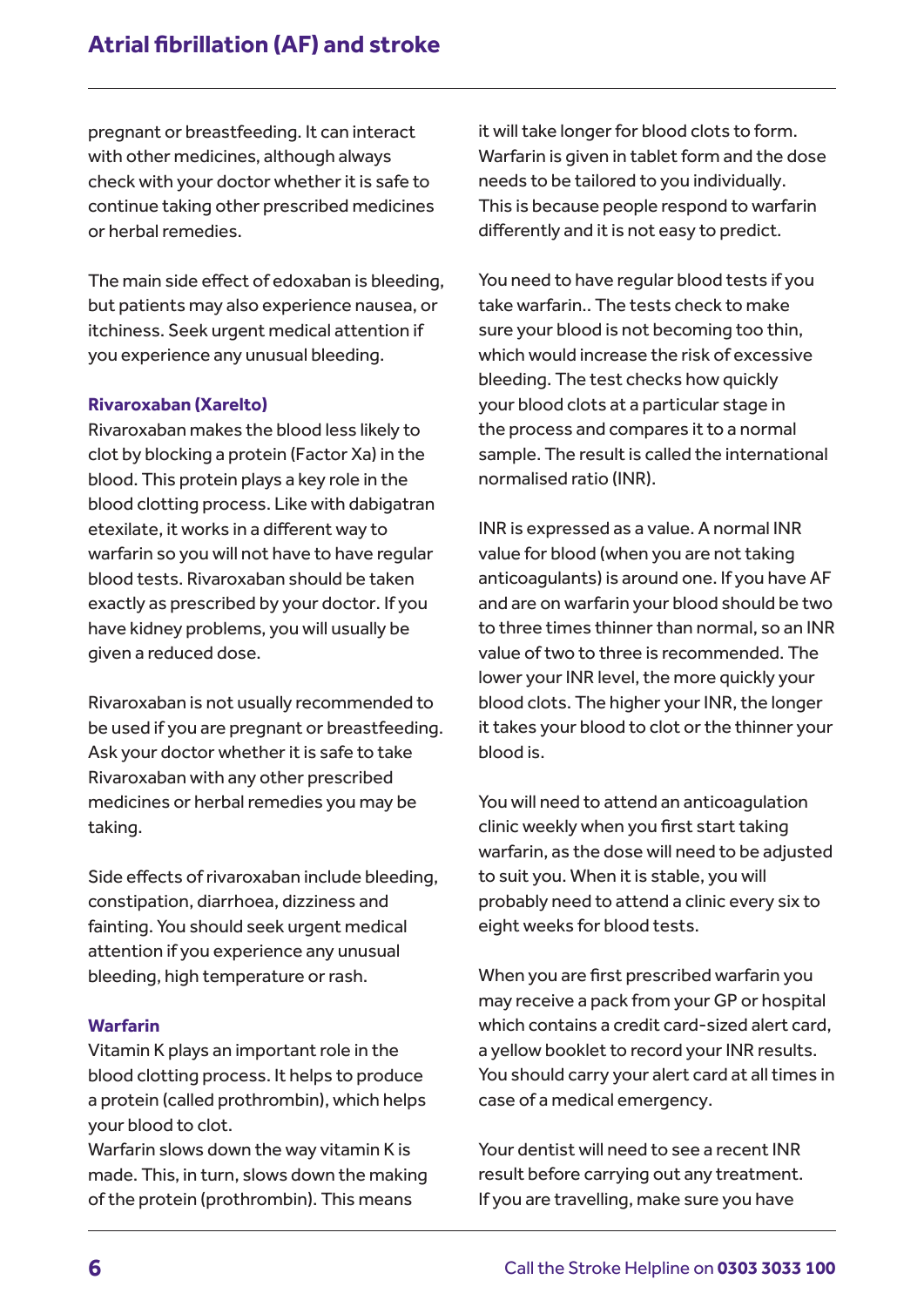enough medication for your whole trip and take your alert card with you.

#### **Self-monitoring**

For some people, monitoring your own INR at home may be an option. Self-monitoring is more convenient, and can be as effective at controlling INR compared to going to a clinic, but it is not suitable for everyone.

You would normally have to pay for the machine yourself. The test strips you need are often available on prescription but you need to ask your GP whether you can get them in your area. Test results may be delivered to a clinic via telephone or an app.

Before buying a self-testing machine, speak to your GP or anticoagulation clinic. You can work with them to find out what is possible for you, and whether they can support you to use the machine.

#### **Warfarin and food**

If you are taking warfarin, you need to be mindful of the foods you eat. Certain foods contain high levels of vitamin K. Too much vitamin K can affect how warfarin works.

Some foods that contain high levels of vitamin K include green leafy vegetables, broccoli, Brussels sprouts, liver, vegetable oil and cereals containing wheat bran and oats. If you take warfarin avoid drinking cranberry juice as it contains a lot of vitamin K.

Your warfarin dose is usually adjusted to compensate for the level of vitamin K in your diet. You should not make sudden changes to your usual diet, as this could affect your INR level.

If you want to change your diet you should consult a doctor and your anticoagulation clinic so you can be monitored more closely and your warfarin dose can be changed if necessary.

Other things to consider when taking warfarin:

- **•** Keep alcohol to a minimum as it makes your blood thinner and increases your risk of a serious bleed. Binge drinking is particularly dangerous.
- **•** Some medications and herbal remedies can interact with warfarin and can affect your INR levels.

Always tell your doctor or pharmacist if you are on warfarin before taking any new medication, particularly antibiotics, antidepressants, aspirin, statins or ulcer medicines. Always check any medication you plan to take with your GP or pharmacist, and read the patient information leaflets. Avoid taking aspirin or ibuprofen unless prescribed by a professional, although it is safe to take paracetamol at the recommended dose.

Warfarin is not suitable for everyone and should not be taken if you have very high blood pressure (severe hypertension), peptic ulcers or haemophilia. It should also be avoided if you are pregnant.

The main side effect of warfarin is bleeding. Anyone experiencing unusual bleeding should seek medical attention urgently. If you have any signs of a stroke, call 999.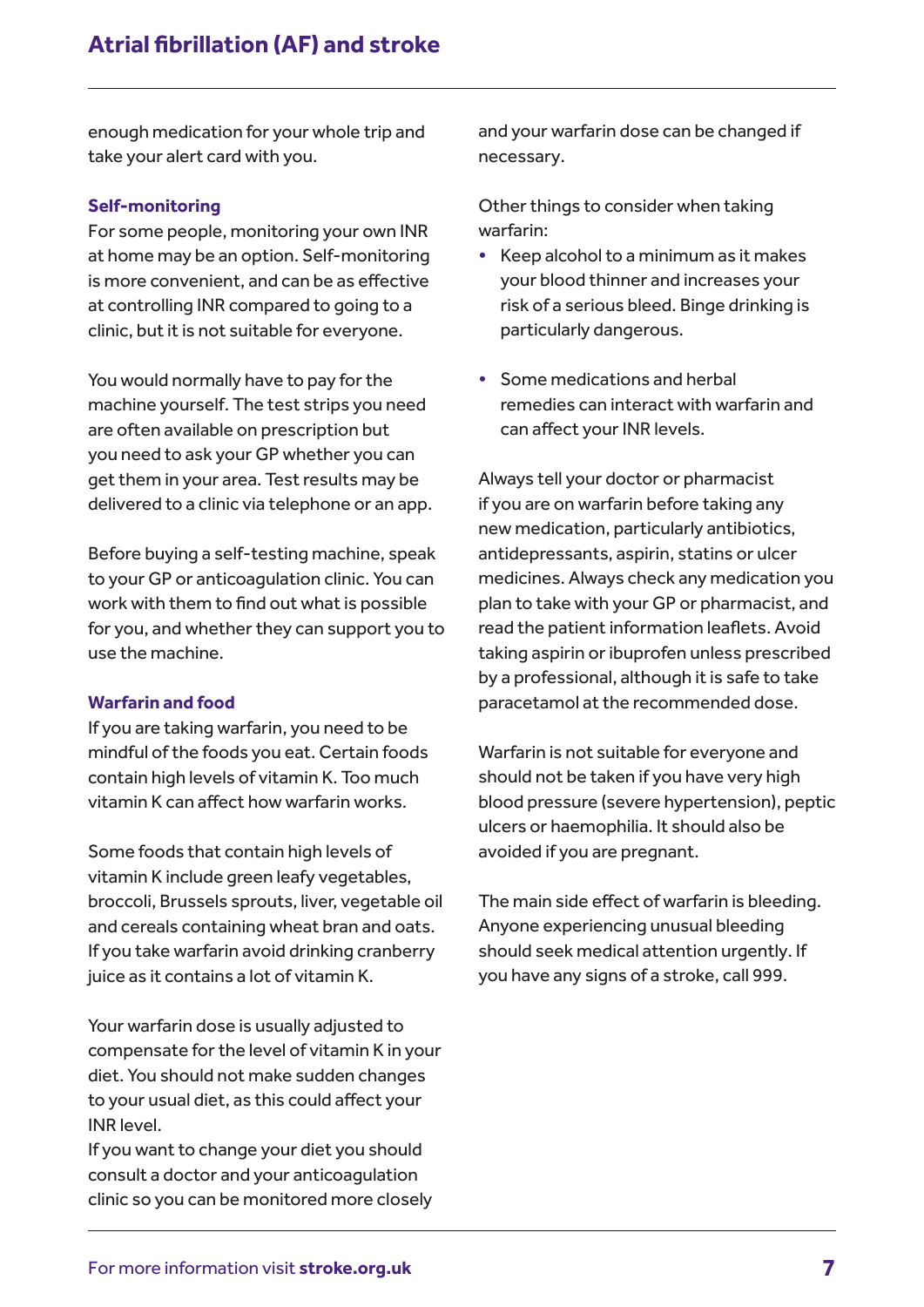# **Which anticoagulant medication should I take?**

One commonly prescribed anticoagulant is warfarin, which requires careful monitoring. The advantage of newer anticoagulants (dabigatran etexilate, rivaroxaban, apixaban and edoxaban) is that their effect on your blood is more stable and they are not affected by any foods that you eat, so they do not need to be monitored as carefully.

Your doctor should talk to you about all the available treatment options, along with their risks and benefits. You should then decide together which one would be the most suitable for you.

# **What else do I need to know?**

Please note that we have not provided an exhaustive list of side effects and drug interactions in this guide. Always refer to the patient information leaflet that comes with your medication for a full list.

Never stop taking your medication if you feel unwell. Always contact your GP for advice before stopping, because your risk of a stroke may rise, and some medicines cause withdrawal symptoms if you stop suddenly. In a medical emergency, always call 999.

If you are taking anticoagulants, you must always check any medication you plan to take with your GP or pharmacist before taking it. You should also read the patient information leaflets that come with your medication.

You should be given a patient alert card before you start taking an anticoagulant. Always carry your alert card with you in case of an emergency. You should also tell your dentist you are taking anticoagulant medication before you have any treatment.

# **Anticoagulants and medical procedures**

If you need a medical procedure, your anticoagulant medication may need to be stopped beforehand. Make sure that the healthcare professionals treating you are aware of your medication. If you are taking warfarin you may be given an alternative medication such as heparin until you can take warfarin again.

This decision should be made with your doctor, and by looking at the potential risks of having the procedure and stopping your medication.

If you need an emergency operation, and you are taking an anticoagulant, you may need treatment beforehand to reverse the effects of your anticoagulant so you don't bleed too much during the procedure.

If you have any concerns about the medication you are taking, make sure you discuss them with your doctor.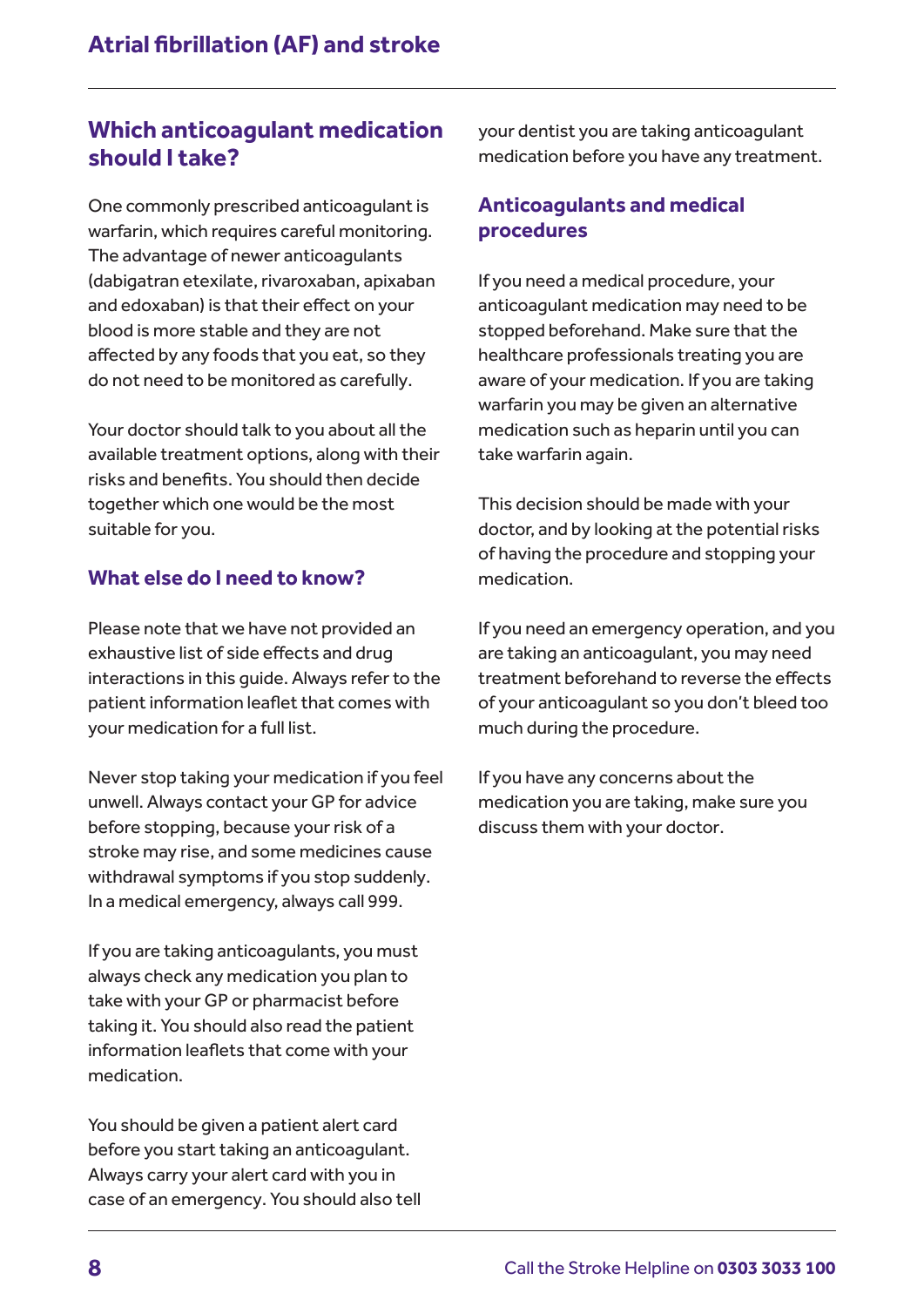# **What else can I do to reduce my risk of stroke?**

There are many things you can do to lower your chances of having a stroke. These include:

- **•** Managing any other medical conditions you have, for example high cholesterol or diabetes.
- **•** Having treatment for high blood pressure.
- **•** Stopping smoking.
- **•** Limiting the amount of alcohol you drink.
- **•** Following a healthy diet.
- **•** Exercising regularly.
- **•** Having regular check-ups with your GP.

# **FAST test**



#### **Face**

Can the person smile? Has their face fallen on one side?

**Arms**  Can the person raise both arms and keep them there?



#### **Speech**

Can the person speak clearly and understand what you say? Is their speech slurred?

# **Time**

If you see any of these three signs, it's time to call **999**.

# **Spotting the signs of a stroke**

The FAST test (below) helps to spot the three most common symptoms of stroke. But there are other signs that you should always take seriously. These include:

- **•** Sudden weakness or numbness on one side of the body, including legs, hands or feet.
- **•** Difficulty finding words or speaking in clear sentences.

Sudden blurred vision or loss of sight in one or both eyes.

- **•** Sudden memory loss or confusion, and dizziness or a sudden fall.
- **•** A sudden, severe headache.

Stroke can happen to anyone, at any age. Every second counts. If you spot any of these signs of a stroke, don't wait. Call 999 straight away.

A transient ischaemic attack or TIA is the same as a stroke but the symptoms last for a short amount of time. In a TIA, a blood vessel in the brain gets blocked, but the blockage clears by itself. A TIA is a major warning sign of a stroke, and if you spot any signs of stroke or TIA you should call **999**.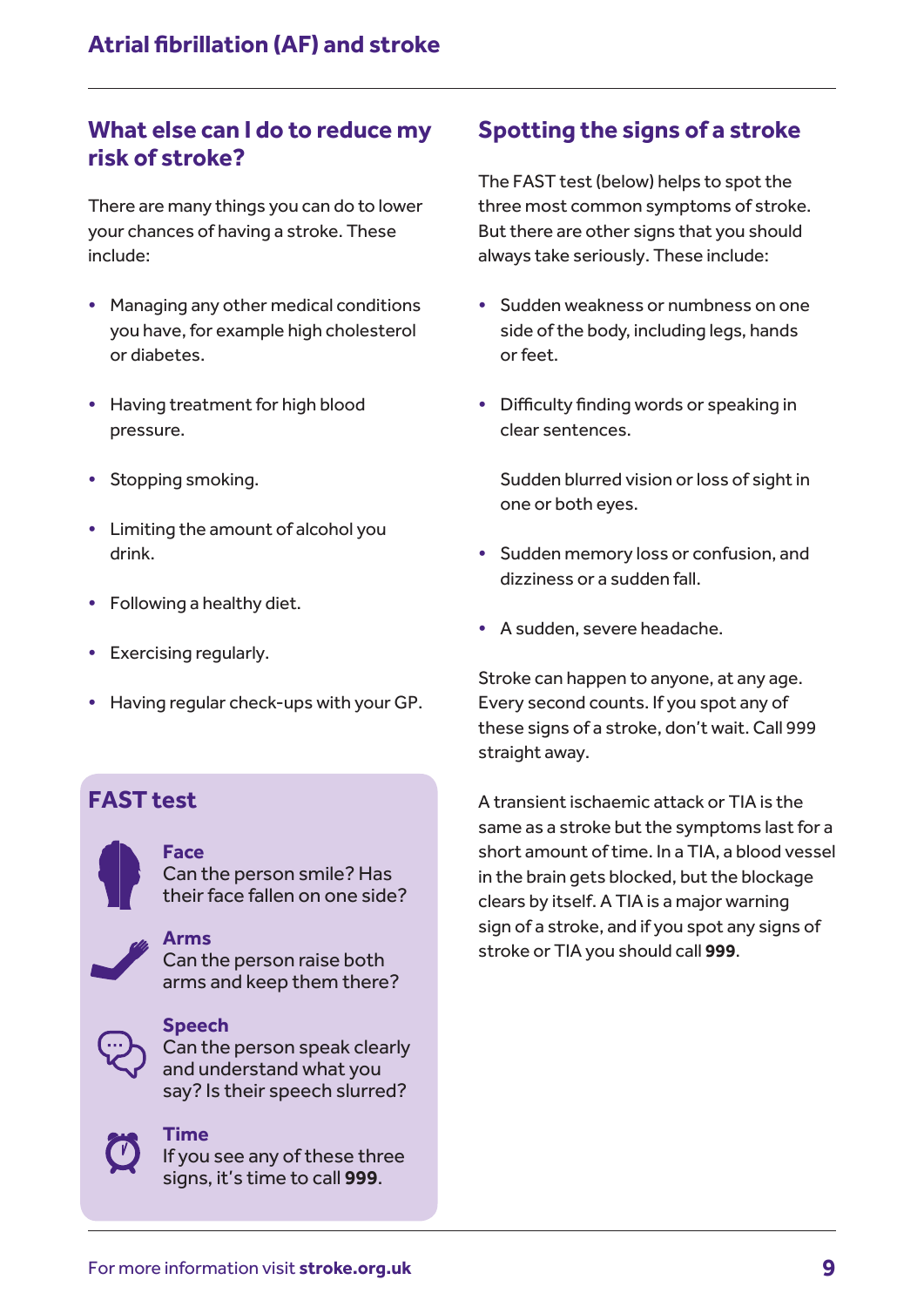# **Where to get help and information**

# **From the Stroke Association**

#### **Talk to us**

Our Stroke Helpline is for anyone affected by a stroke, including family, friends and carers. The Helpline can give you information and support on any aspect of stroke. Call us on **0303 3033 100**, from a textphone **18001 0303 3033 100** or email **[helpline@stroke.org.uk](mailto:helpline@stroke.org.uk)**

#### **Read our information**

Get detailed information about stroke online at **stroke.org.uk**, or call the Helpline to ask for printed copies.

#### **My Stroke Guide**

The Stroke Association's online tool My Stroke Guide gives you free access to trusted advice, information and support 24/7. My Stroke Guide connects you to our online community, to find out how others manage their recovery.

Log on to **mystrokeguide.com today**.

# **Other sources of help and information**

#### **Anticoagulation UK**

**Website:** anticoagulationuk.org **Tel:** 020 8289 6875 Provide information and peer support for people on anticoagulant medications.

#### **Arrhythmia Alliance**

**Website:** heartrhythmalliance.org **Helpline:** 01789 867 501 Support people with all types of heart arrhythmias.

#### **Atrial Fibrillation Association**

**Website:** heartrhythmalliance.org **Tel:** 01789 867 502 Support people with AF, offering a range of leaflets on AF, treatments and types of medication, plus details of AF specialists

#### **British Heart Foundation**

**Website:** bhf.org.uk **Heart Helpline:** 0300 330 3311 Provide information and support on heart issues, including a nurse-led helpline..

#### **NHS Choices**

**Website:** nhs.uk/af Information about atrial fibrillation and treatments.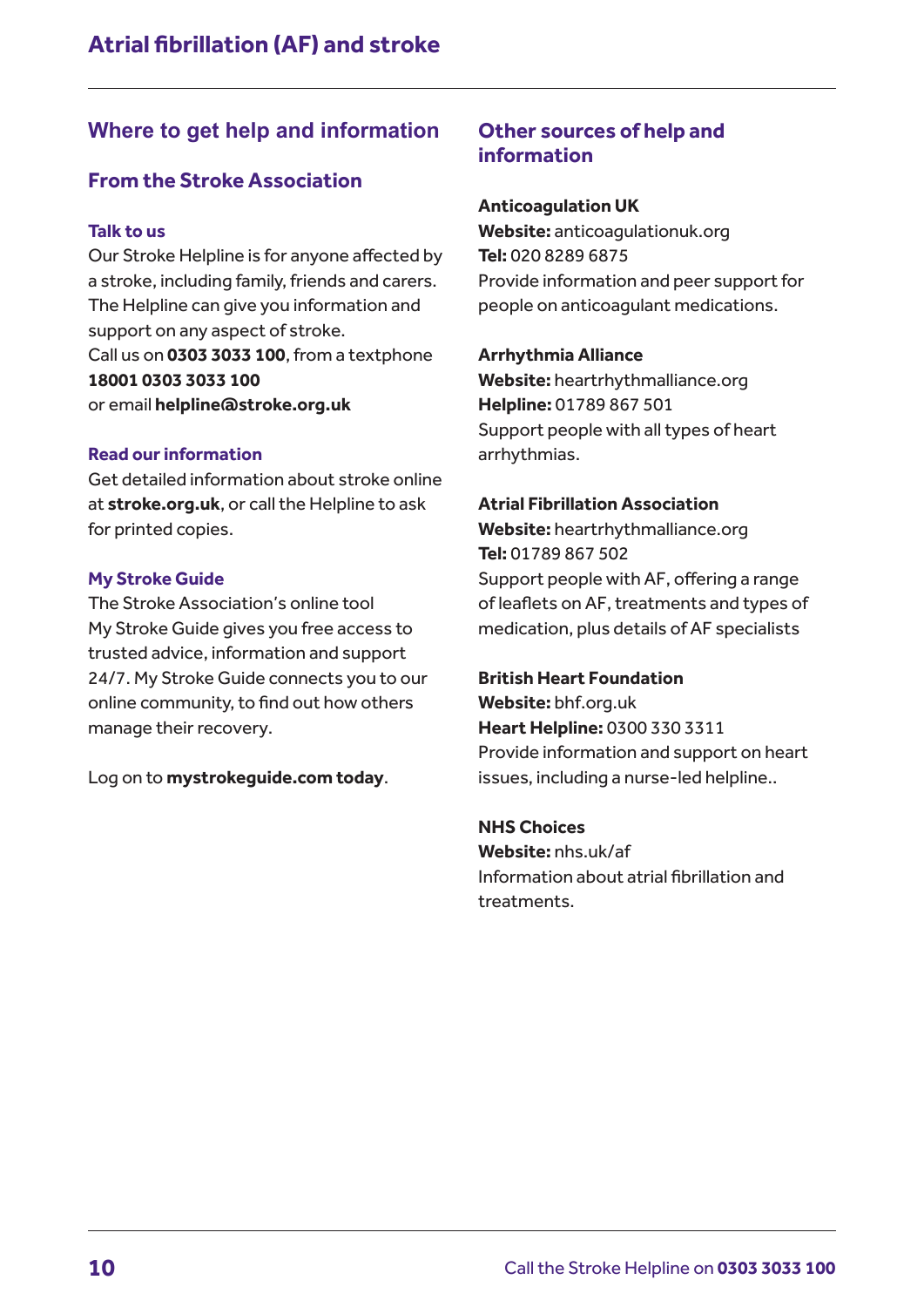# **Glossary**

**Anticoagulant** = a type of blood-thinning medication.

**Apixaban (Eliquis)** = an anticoagulant medication used to reduce the risk of stroke in people with AF.

**Atrial flutter** = a condition similar to AF, with a fast but regular heartbeat.

**Cardioversion** = a procedure that returns the heart rate to normal.

**Catheter ablation** = removal of tissue via a catheter, using an electrical current.

**Congestive heart failure** = when your heart doesn't pump blood around your body as well as it should.

Dabigatran etexilate (Pradaxa) = an anticoagulant medication used to reduce the risk of stroke in people with AF.

**ECG = electrocardiogram.** A test to measure the electrical activity of your heart.

**Echocardiogram** = a test using sound waves to check the structure and function of your heart.

**Edoxaban (Lixiana)** = an anticoagulant medication used to reduce the risk of stroke in people with AF.

**Electrophysiologist** = a heart specialist that carries out some treatments including catheter ablation.

**Heparin** = an anticoagulant medication administered by injection.

**INR** = international normalised ratio. This is a measure of how quickly your blood clots.

**Rivaroxaban (Xarelto)** = an anticoagulant medication used to reduce the risk of stroke in people with AF.

**Vascular disease** = a wide-ranging term that includes [diseases](http://www.online-medical-dictionary.org/definitions-d/diseases.html) of [arteries](http://www.online-medical-dictionary.org/definitions-a/arteries.html), [veins,](http://www.online-medical-dictionary.org/definitions-v/veins.html) and the [rest](http://www.online-medical-dictionary.org/definitions-r/rest.html) of the body's system of blood vessels. It can happen when parts of the system become 'furred up' with fatty deposits, making them more likely to become blocked.

**Warfarin** = an anticoagulant medication commonly used to reduce the risk of stroke in people with AF.